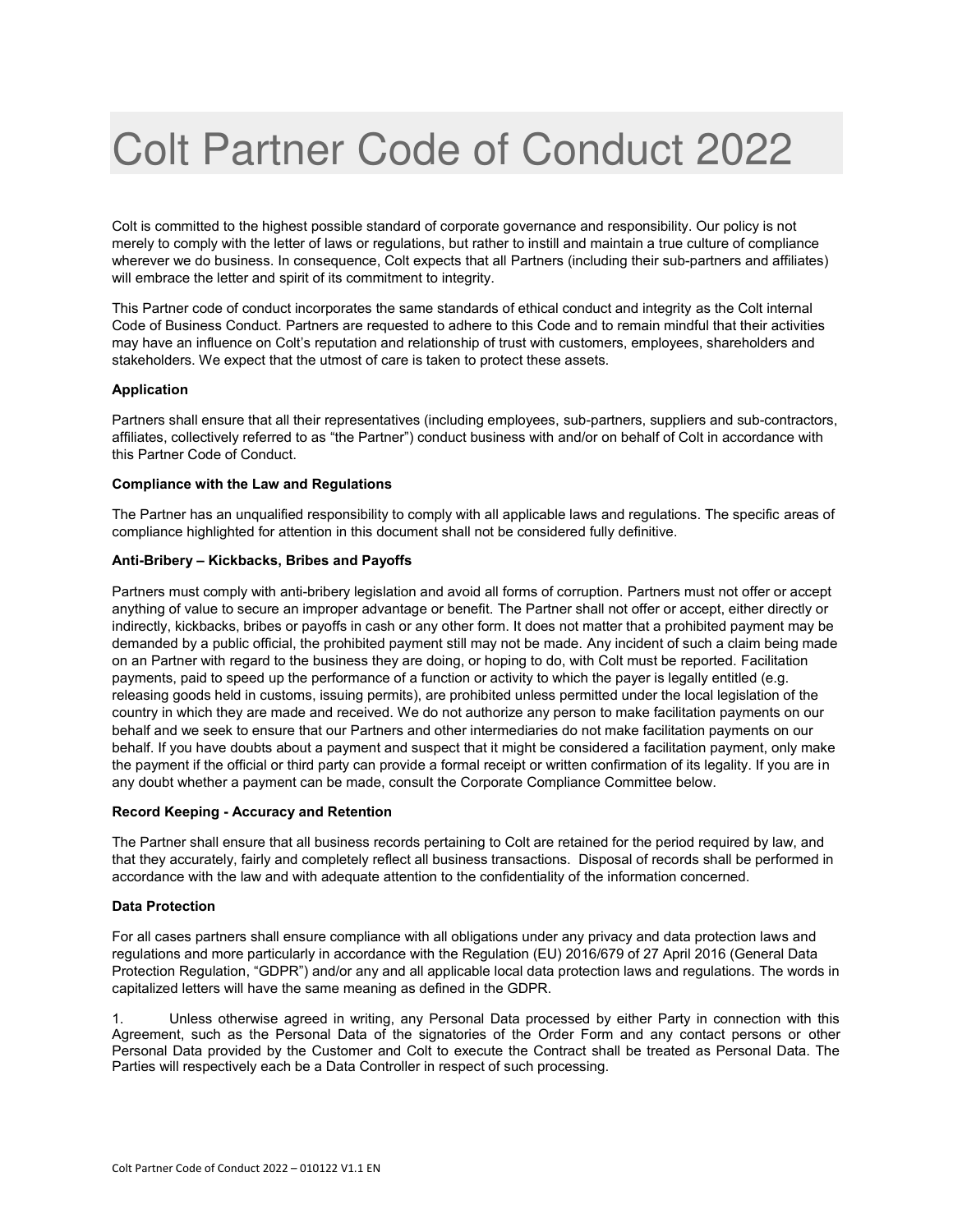2. Each Party shall comply with the requirements of data protection laws in respect of the provision of the services and otherwise in connection with this Agreement (including without limitation, by implementing and maintaining at all times all appropriate security measures in relation to the processing of Personal Data and by maintaining a record of all processing activities carried out under this Agreement) and shall not knowingly do anything or permit anything to be done which might lead to a breach by the other party of Data Protection Laws.

3. The legal basis for processing Personal Data shall be the legitimate interests of both parties to perform the contracted services. Colt as Data Controller will hold and process Personal Data for the purposes of maintaining and managing the contractual relationship with the Reseller, including the performance of quality controls and the provision of training where appropriate. The Reseller acknowledges that Colt may process the data as outlined in Colt's data privacy statement, currently at [https://www.colt.net/data-privacy-statement/,](https://www.colt.net/data-privacy-statement/) and may transfer Contact Information to Colt's Affiliates as listed on http://www.colt.net/legal/, and third parties in the terms stated above, some of which are located outside the European Union in a country where no decision has been taken by the European Commission that it ensures an adequate level of protection for Personal Data. Colt may transfer personal data or makes personal data accessible to its subsidiaries [\(https://www.colt.net/legal/\),](https://eur01.safelinks.protection.outlook.com/?url=https%3A%2F%2Fwww.colt.net%2Flegal%2F)%2C%2520&data=04%7C01%7CCristina.Sirera%40colt.net%7C847d96d7a2d643b9bf3808d9af3c4399%7Cb859cf7eff8a40bbbd0fda56e6dc0eb8%7C1%7C0%7C637733495627787441%7CUnknown%7CTWFpbGZsb3d8eyJWIjoiMC4wLjAwMDAiLCJQIjoiV2luMzIiLCJBTiI6Ik1haWwiLCJXVCI6Mn0%3D%7C3000&sdata=sV8UFbXfvbUfn2jK3UtFEBbyW0%2B%2FIueSFuF4U5IdUEo%3D&reserved=0) subcontractors or otherwise located within or outside of the EEA or UK for the provision of the services. Colt transfers the Personal Data in compliance with data protection laws and with EDPB Recommendations 01/2020 on measures that supplement transfer tools to ensure compliance with the EU level of protection of Personal Data. The transfers within Colt Group are carried out by means of its Binding Corporate Rules (BCRs). The transfers outside of Colt Group are carried out on the basis of an adequacy decision of the European Union or, failing that, on the basis of appropriate safeguards as the Standard contractual clauses for international transfers to third countries and, where applicable, supplementary security measures.

4. Personal Data will be processed for the duration of the contract, exception made for Colt's obligations under Data Retention Laws or for the defence of legal claims.

5. Data Subjects may exercise their rights of access, rectification, objection, erasure, restriction of processing and data portability at any time, free of charge in writing via email to [gdpr@colt.net,](mailto:gdpr@colt.net) with a copy of a document of identification, and outlining the right which they wish to exercise. In addition, Data Subjects can refer to Colt´s Data Protection Officer at [dpo@colt.net](mailto:dpo@colt.net) for any query related to the processing of the referred Personal Data by Colt.

6. In the event that Colt has access to Personal Data of third parties related to the Reseller, the Reseller undertakes to have informed and obtained the consent of those third parties to have their data used by Colt for the purposes set out above and to inform them of their ability to exercise their rights.

7. Partners and Reseller shall conduct direct marketing activities with regard to Colt products and process Personal Data for this purpose in accordance with applicable direct marketing and data protection laws. This includes conducting direct marketing activities and related processing of Personal Data only with a sufficient legal basis, including prior consent of the recipient, if legally required, providing all information required under applicable data protection law and efficiently proceed to unsubscribe customer Personal Data or delete Personal Data contact information if requested by the Customer according to Customer´s privacy rights granted in the GDPR.

8. Data Subjects may also lodge a complaint with the relevant Supervisory Authority.

9. More information on the use and processing of Personal Data by Colt, is in the Colt's privacy policy available on Colt's website (currently at https://www.colt.net/data-privacy-statement).

The Reseller/Franchisee will comply with all laws and regulations regarding the protection, transfer, access and storage of Personal Data.

## **Confidential Information**

The Partner shall not utilize or disclose Colt confidential information and vice versa. This includes, but is not limited to, customer information, supplier information, Colt affiliate information, knowledge of business plans or projections, sales or marketing programs, customer lists, significant legal or regulatory action or strategy, new products, pricing changes, changes in senior management, divestitures or mergers and acquisitions.

#### **Government, Media and Investor Relations**

The Partner shall not instigate any form of publicity or make any statement or submission to investors, the media or government referring to Colt without first obtaining prior written permission from Colt (except where required by government or under the law, in which case the Partner shall inform Colt, before making such a statement if the law allows the Partner to do so, that they are required by government or law to make such a statement). The Partner may submit any such request to its primary contact at Colt to be directed for appropriate authorization.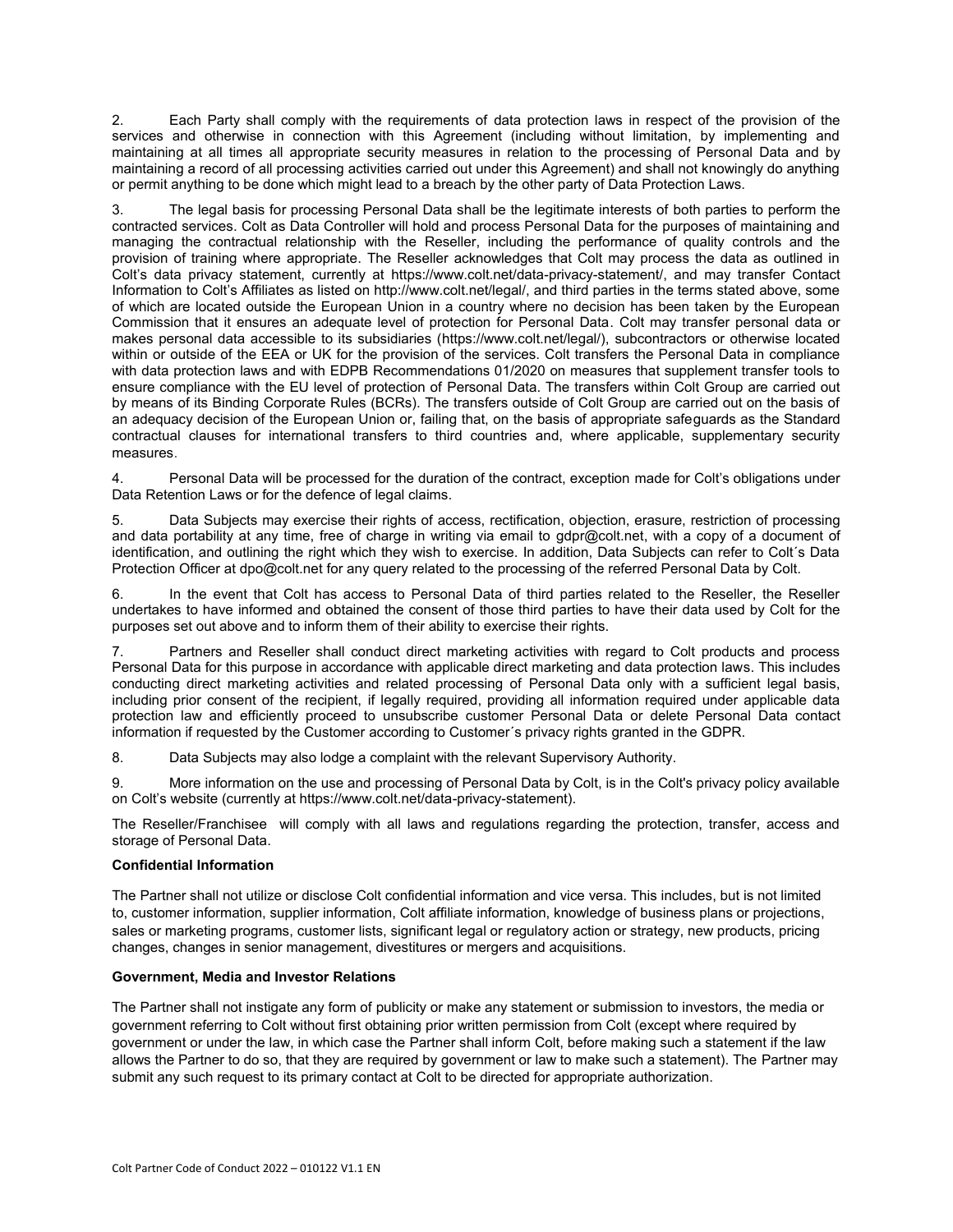## **Fair Competition**

Colt believes in vigorous yet fair competition and supports the development of appropriate competition laws.

#### **Insider Trading**

The Partner shall ensure that any unpublished, inside information it is party to regarding Colt is not used to either engage in or support insider trading (which is the use of material non-public information to attempt to profit through dealing in securities).

#### **Gifts and Hospitality**

The Partner shall not offer gifts in the form of cash, cash equivalent gifts, vouchers, or other negotiable funds, nor shall it offer gifts or gratuities to any individual that have a value of more than €150 (or equivalent, and €50 or equivalent in the case of a government-related supplier) per calendar year. Colt permits Partners to accept gifts of modest value or reasonable business-related hospitality (e.g. dining or attending sports or social events). However the acceptance of gifts or hospitality must never be understood to imply that a benefit will be awarded to the Partner or to Colt. If a gift is considered to breach the above thresholds and it is considered inappropriate to return it e.g. for cultural reasons, it will be used for charitable purposes as part of the Colt's Corporate Social Responsibility (CSR) activity.

#### **Security, Health and Safety**

Elements of Colt's business are ISO 27001 certified and Colt expects the Partner to operate in line with this standard. In general, the Partner shall ensure that it adheres to Colt's policy and procedures on security, health and safety whilst in attendance at Colt's or its customers' sites, and in accessing Colt's systems or information.

#### **Promoting Sustainable Development**

Colt recognizes the important role that business, particularly the information communication and technology sector, has to play in driving growth in the global marketplace. Colt believes that business must accept the responsibility to ensure that growth is achieved in a sustainable manner, promoting socio-economic development to try to tackle poverty whilst protecting and enhancing quality of life and avoiding detrimental impacts on any part of the global population or environment.

Colt looks to its relationship with its Partners as a key area through which to secure sustainability and requires the Partner to take these issues seriously by abiding by relevant international, European or national standards or commitments and being able to prove its sustainability credentials if asked.

#### **Employment Practices**

The Partner shall respect the UN Universal Declaration of Human Rights and ILO Conventions and comply with national human rights and employment legislation. As a minimum, the Partner shall uphold the following standards in its own organization and work to do so within its supply chain:

• Provide a safe working environment for staff, sub-partners and sub-contractors

• Avoid use of slaves, forced or bonded labor and child labor. In particular the Partner should confirm which steps it has taken to ensure that slavery and human trafficking are not taking place in any part of its business or its supply chain. The Partner shall also, if required to do so under the Modern Slavery Act, provide a statement in that respect,

• Validate that all employees and the employees of sub-contractors and sub-partners have the legal right to work in the country where services are performed

• Support fair labor practices, including the right to belong to a trade union, the payment of at least the legal minimum wage where such exists and a fair living wage where it does not

• Ensure respect for the dignity of individuals at work and zero tolerance for the harassment of individuals in any form and for any reason

• Provide a confidential and secure mechanism for employees to raise grievances